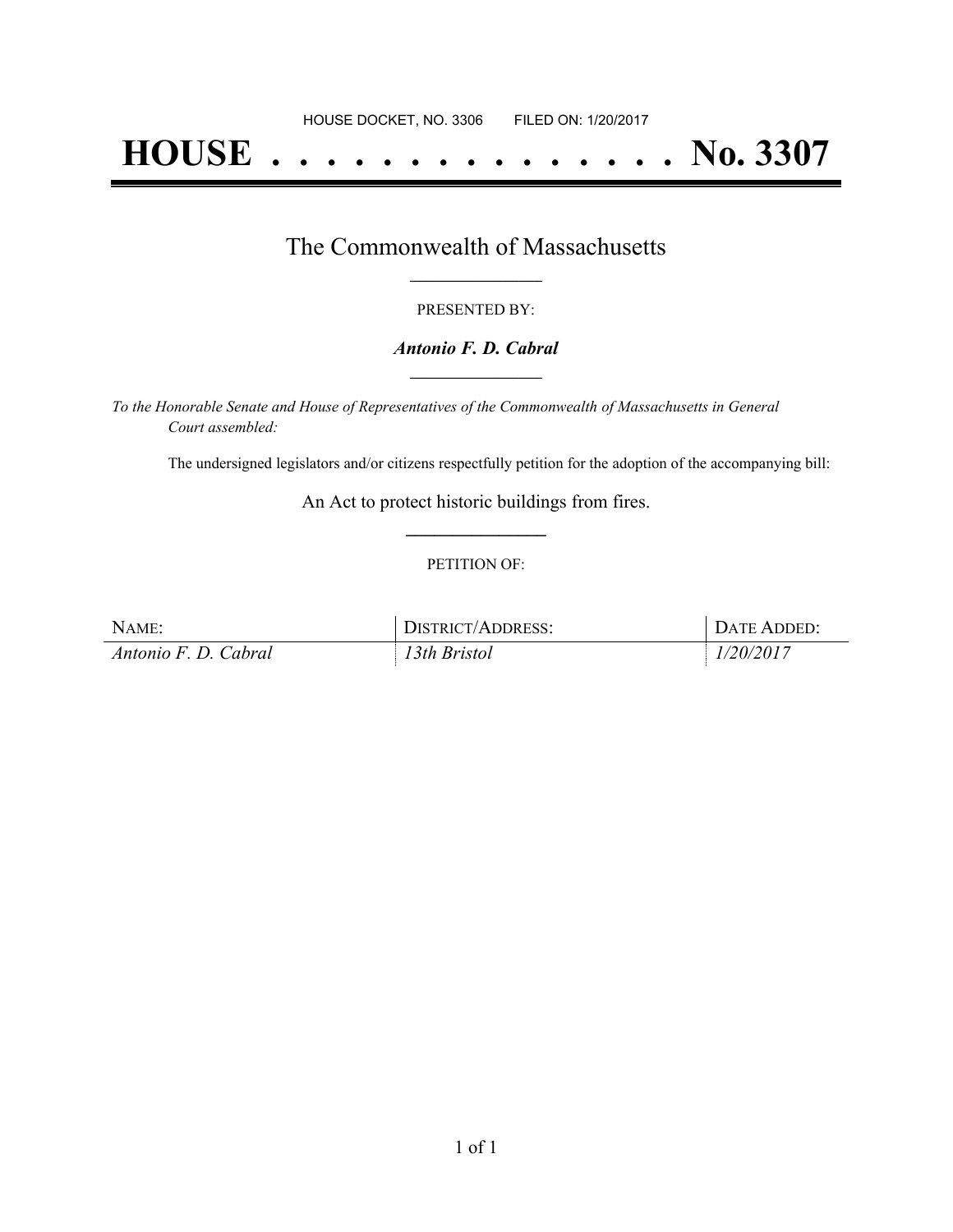## HOUSE DOCKET, NO. 3306 FILED ON: 1/20/2017 **HOUSE . . . . . . . . . . . . . . . No. 3307**

By Mr. Cabral of New Bedford, a petition (accompanied by bill, House, No. 3307) of Antonio F. D. Cabral for legislation to establish a historic building fire prevention tax credit. Revenue.

## The Commonwealth of Massachusetts

**In the One Hundred and Ninetieth General Court (2017-2018) \_\_\_\_\_\_\_\_\_\_\_\_\_\_\_**

**\_\_\_\_\_\_\_\_\_\_\_\_\_\_\_**

An Act to protect historic buildings from fires.

Be it enacted by the Senate and House of Representatives in General Court assembled, and by the authority *of the same, as follows:*

| $\mathbf{1}$   | Chapter 62 of the General Laws is hereby amended by adding the following section:-                    |
|----------------|-------------------------------------------------------------------------------------------------------|
| $\overline{2}$ | "Section 6O. Historic Building Fire Prevention Tax Credits.                                           |
| 3              | (a) There is hereby established a historic building fire prevention tax credit. A person,             |
| 4              | firm, partnership, trust, estate, limited liability company or other entity subject to the income tax |
| 5              | imposed by the provisions of this chapter or chapter 63 of the General Laws shall be allowed a        |
| 6              | credit, to be computed as hereinafter provided, against taxes owed to the commonwealth under          |
| 7              | chapter 62 or chapter 63 toward the cost of the installation of a fire protection sprinkler system,   |
| 8              | as defined in section 81 of chapter 146 of the General Laws, in a qualified historic structure, as    |
| 9              | defined in section 6J of chapter 62 of the General Laws.                                              |
| 10             | (b) The credit allowed under this section shall be equal to 50 per cent of the costs                  |
| 11             | incurred installing said system, with a maximum credit of \$10,000 per taxpayer in any fiscal         |

12 year. The Massachusetts fire Prevention regulations board shall determine the criteria for